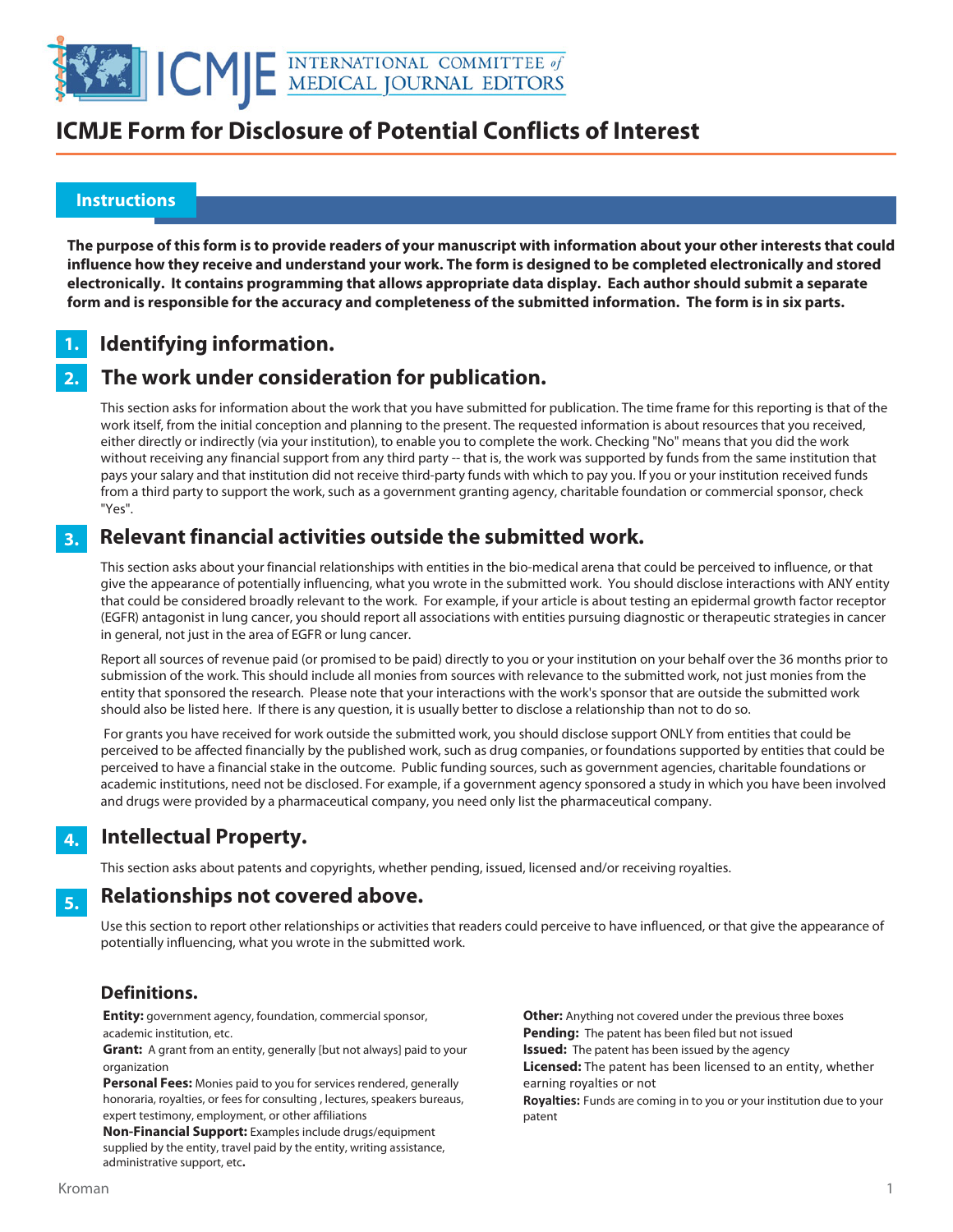

## **ICMJE Form for Disclosure of Potential Conflicts of Interest**

| <b>Section 1.</b><br><b>Identifying Information</b>                               |                                  |                              |
|-----------------------------------------------------------------------------------|----------------------------------|------------------------------|
| 1. Given Name (First Name)<br><b>Niels</b>                                        | 2. Surname (Last Name)<br>Kroman | 3. Date<br>18-September-2019 |
| 4. Are you the corresponding author?                                              | $\sqrt{ NQ}$<br>Yes              | Corresponding Author's Name  |
| 5. Manuscript Title<br>Hvor bevæger forskningen sig hen i behandlingen af cancer? |                                  |                              |

V70759

### **The Work Under Consideration for Publication**

Did you or your institution **at any time** receive payment or services from a third party (government, commercial, private foundation, etc.) for any aspect of the submitted work (including but not limited to grants, data monitoring board, study design, manuscript preparation, statistical analysis, etc.)?

Are there any relevant conflicts of interest?  $\Box$  Yes  $\Box$  No

# **Relevant financial activities outside the submitted work. Section 3. Relevant financial activities outset**

Place a check in the appropriate boxes in the table to indicate whether you have financial relationships (regardless of amount of compensation) with entities as described in the instructions. Use one line for each entity; add as many lines as you need by clicking the "Add +" box. You should report relationships that were **present during the 36 months prior to publication**.

Are there any relevant conflicts of interest?  $\Box$  Yes  $\Box$  No

# **Intellectual Property -- Patents & Copyrights**

Do you have any patents, whether planned, pending or issued, broadly relevant to the work?  $\vert \ \vert$  Yes  $\vert \sqrt{\vert N}$